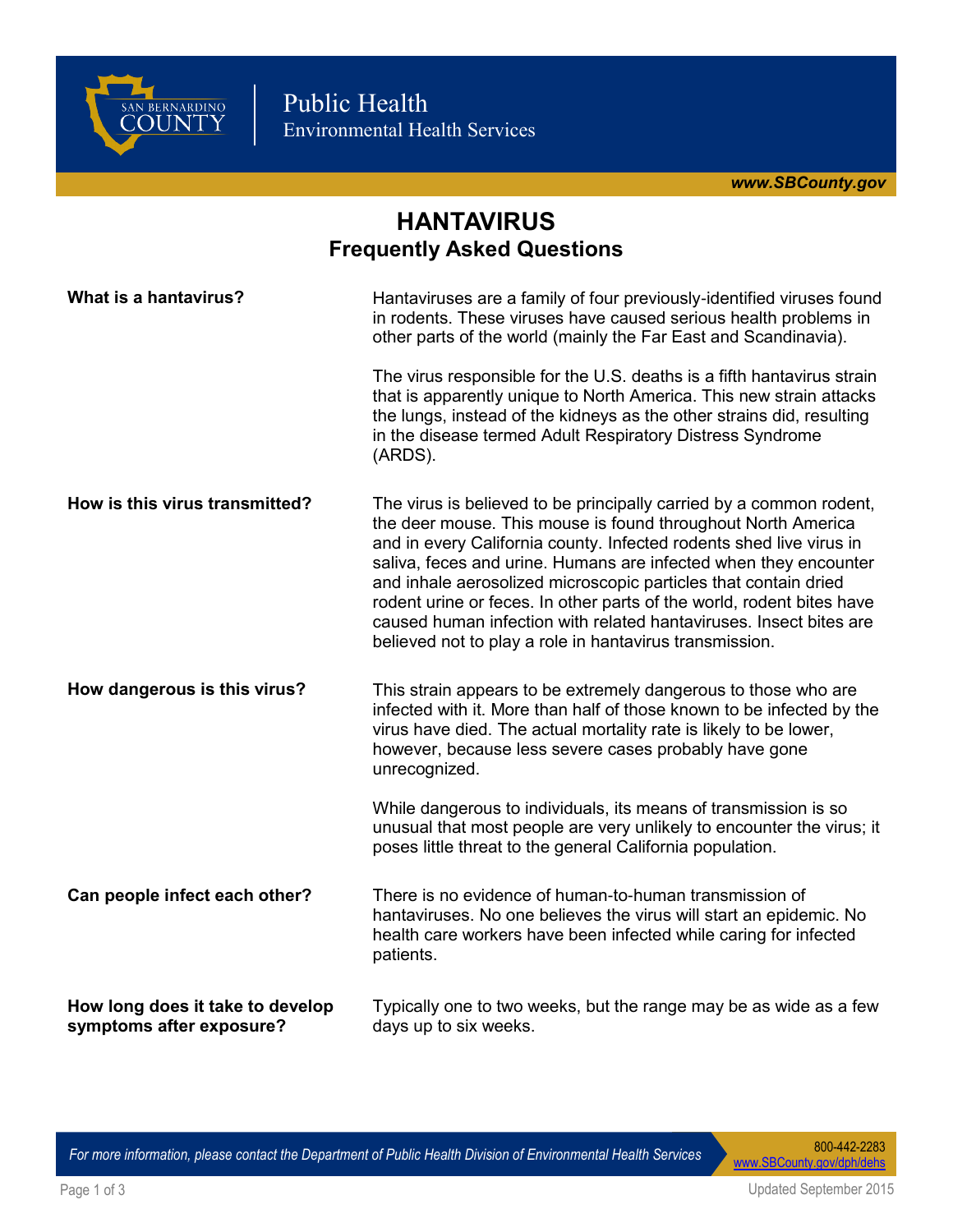| What are the symptoms?                                                                                       | Typical cases of ARDS initially seem similar to the flu: high fever,<br>muscle aches, cough and headache. After several days,<br>respiratory problems worsen rapidly. The lungs fill with fluid and<br>victims die of respiratory failure.                                                                                                                                                                                                                                                                                                                                                                                                                                                                                                                                                                                                                                                                                       |
|--------------------------------------------------------------------------------------------------------------|----------------------------------------------------------------------------------------------------------------------------------------------------------------------------------------------------------------------------------------------------------------------------------------------------------------------------------------------------------------------------------------------------------------------------------------------------------------------------------------------------------------------------------------------------------------------------------------------------------------------------------------------------------------------------------------------------------------------------------------------------------------------------------------------------------------------------------------------------------------------------------------------------------------------------------|
| Is there any treatment?                                                                                      | At the moment, it appears there is no generally-effective treatment<br>for this hantavirus. Physicians have been administering ribavirin,<br>an antiviral drug, experimentally to suspected victims. Too few<br>people have been treated to draw any conclusions about its<br>effectiveness.                                                                                                                                                                                                                                                                                                                                                                                                                                                                                                                                                                                                                                     |
| Is hantavirus disease (ARDS)<br>present in California?                                                       | Yes. Two Californians have died from hantavirus ARDS, one in<br>Mono County and one in Santa Barbara County. Both of these<br>persons had close contact with rodents, including deer mice.                                                                                                                                                                                                                                                                                                                                                                                                                                                                                                                                                                                                                                                                                                                                       |
| Are California deer mice and other<br>rodents infected with hantavirus?                                      | Yes, but very little is known about the extent and distribution of the<br>virus at this time.                                                                                                                                                                                                                                                                                                                                                                                                                                                                                                                                                                                                                                                                                                                                                                                                                                    |
| Do rodents in urban areas carry the<br>hantavirus?                                                           | Again, very little is known about the extent and distribution of the<br>virus at this time. However, all known cases of human hantavirus<br>infection have been acquired in rural locations.                                                                                                                                                                                                                                                                                                                                                                                                                                                                                                                                                                                                                                                                                                                                     |
| Are deer mice the only animals that<br>carry the disease, and how do I tell<br>deer mice from other<br>mice? | Deer mice are the most abundant, widely distributed and probably<br>the most common carrier of the virus. It is difficult to properly<br>identify mice. All rodents should be avoided.                                                                                                                                                                                                                                                                                                                                                                                                                                                                                                                                                                                                                                                                                                                                           |
| What do I do if I am going into a<br>cabin or rural home with rodent<br>droppings in it?                     | Dwellings with evidence of severe infestation (e.g., substantial<br>collections of rodent droppings or dead animals present) should<br>first be aired out while unoccupied.                                                                                                                                                                                                                                                                                                                                                                                                                                                                                                                                                                                                                                                                                                                                                      |
|                                                                                                              | Rodent debris should be thoroughly wetted with a household<br>disinfectant or a 1 to 5 dilution of household bleach in water to<br>reduce formation of dust aerosols. Debris should then be WIPED<br>UP and placed in double plastic bags for disposal, together with<br>any cleanup materials such as paper towels, etc. DO NOT use<br>vacuum cleaners or sweep with brooms, which will create dust.<br>Use of gloves, dust mist masks, long-sleeved clothing and<br>protective eyewear may help prevent personal exposure. Debris<br>and dead animals should be soaked in disinfectant (e.g., the<br>diluted bleach solution or phenol-based cleaning solution) and<br>buried or disposed of as directed by local health officials. Rodent-<br>proofing measures should be applied to dwellings to prevent<br>animal entry. Keep children and pets away from the area until it<br>has been disinfected and completely cleaned. |

*For more information, please contact the Department of Public Health Division of Environmental Health Services* 

[www.SBCounty.gov/dph/dehs](http://www.SBCounty.gov/dph/dehs)